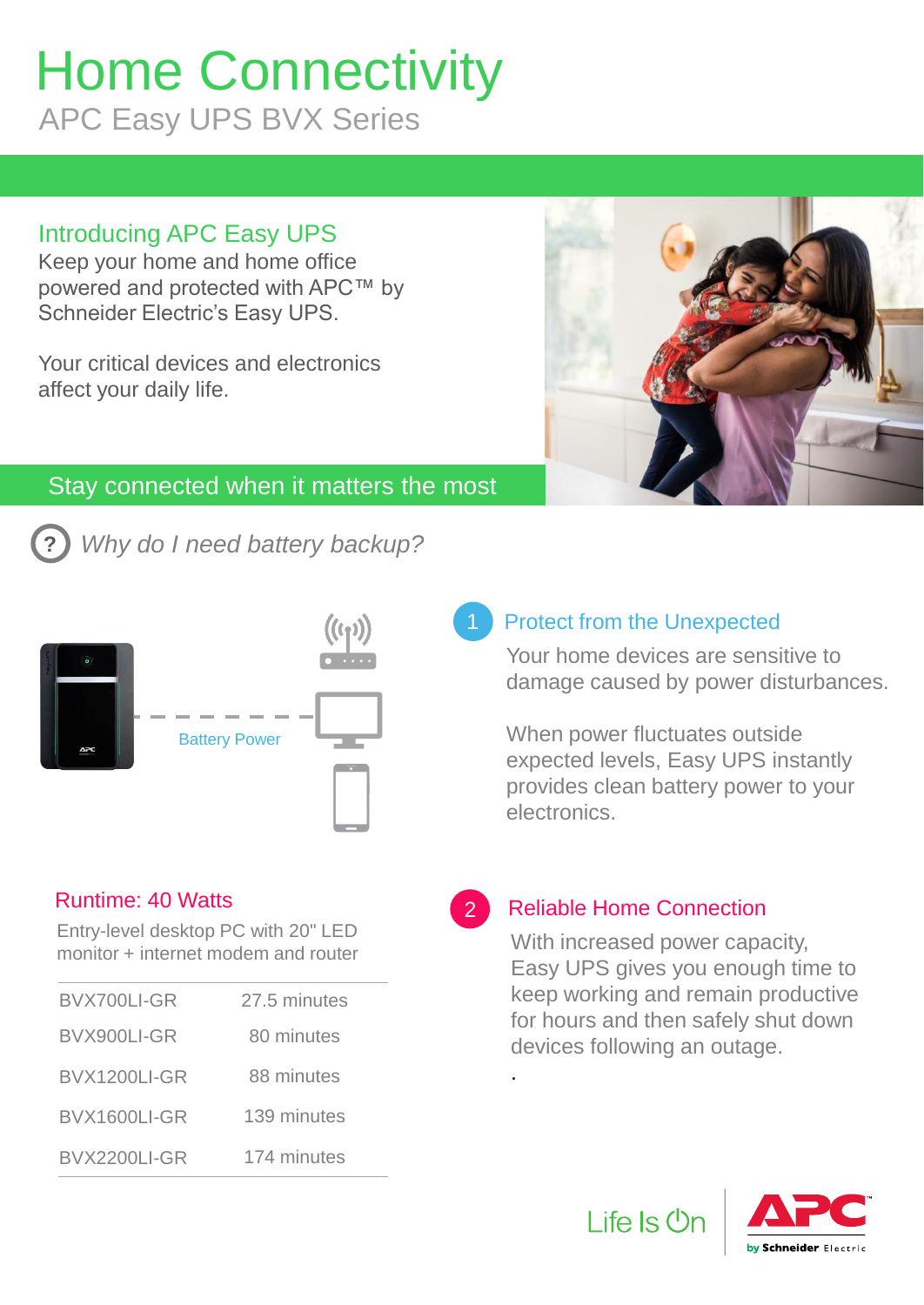## Protect your home against power surges and outages

**?** *Why should I protect my modem and router?* 



Your home office productivity is linked to an uninterrupted internet connection.

Whether your home is used to unwind, study, or work your devices all depend on one thing: **clean, reliable power.** 

# Battery Backup Power Protection

## APC Easy UPS BVX Series Features

#### Form Factor:

Compact for home and home office spaces *(BVX700LI-GR: 138 x 98 x 310 mm).*

#### **Outlets**

2-4 battery backup with surge protection outlets

#### Functional ease-of-use

Front panel LED green lights to easily tell the functional status

#### 2-year-warranty

Two-year warranty repair or replace for peace of mind and protection from failure

#### **Comprehensive Power Capacity Range**

Life Is U



Models ranging from 700VA-2200VA; choose a solution aligned with your specific application and runtime needs

#### **Power Stabilization**



Automatic Voltage Regulation (AVR) preserves battery life and maximizes runtime by correcting low voltages without discharging the battery